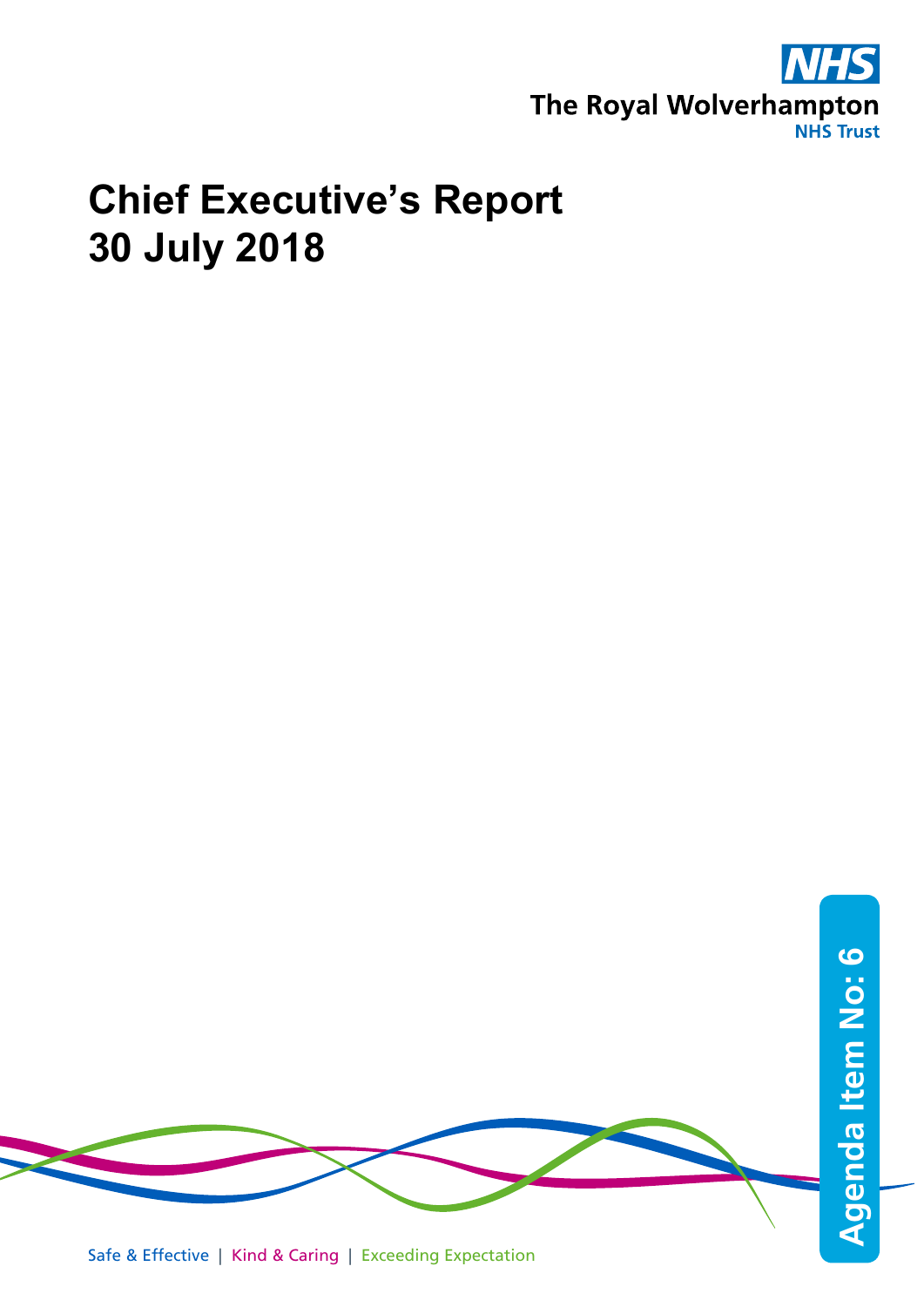**NHS** The Royal Wolverhampton

| <b>Trust Board Report</b>                        |                                                                                                                                     |  |
|--------------------------------------------------|-------------------------------------------------------------------------------------------------------------------------------------|--|
| <b>Meeting Date:</b>                             | 30 July 2018                                                                                                                        |  |
| Title:                                           | <b>Chief Executive's Report</b>                                                                                                     |  |
| <b>Executive</b>                                 | This report indicates my involvement in various events, policies<br>recently                                                        |  |
| Summary:                                         | approved, and consultant appointments.                                                                                              |  |
| <b>Action</b><br><b>Requested:</b>               | <b>Receive and note</b>                                                                                                             |  |
| For the attention of the Board                   |                                                                                                                                     |  |
| <b>Assure</b>                                    | Assurance relating to the appropriate activity of the CEO.<br>$\bullet$                                                             |  |
| <b>Advise</b>                                    | None in this report.<br>$\bullet$                                                                                                   |  |
| <b>Alert</b>                                     | None in this report.<br>$\bullet$                                                                                                   |  |
| Author +<br><b>Contact Details:</b>              | Tel 01902 694294<br>Email keith.wilshere1@nhs.net                                                                                   |  |
| <b>Links to Trust</b>                            | 1. Create a culture of compassion, safety and quality                                                                               |  |
| <b>Strategic</b>                                 | 2. Proactively seek opportunities to develop our services                                                                           |  |
| <b>Objectives</b>                                | 3. To have an effective and well integrated local health and care system that operates efficiently                                  |  |
|                                                  | 4. Attract, retain and develop our staff, and improve employee engagement                                                           |  |
|                                                  | 5. Maintain financial health - Appropriate investment to patient services<br>6. Be in the top 25% of all key performance indicators |  |
| <b>Resource</b>                                  | None                                                                                                                                |  |
| <b>Implications:</b>                             |                                                                                                                                     |  |
| <b>CQC Domains</b>                               | <b>Responsive:</b> services are organised so that they meet people's needs.                                                         |  |
|                                                  | <b>Well-led:</b> the leadership, management and governance of the organisation make sure it's                                       |  |
|                                                  | providing high-quality care that's based around individual needs, that it encourages learning and                                   |  |
|                                                  | innovation, and that it promotes an open and fair culture.<br>None in this report.                                                  |  |
| <b>Equality and</b>                              |                                                                                                                                     |  |
| <b>Diversity Impact</b><br><b>Risks: BAF/TRR</b> |                                                                                                                                     |  |
| <b>Public or</b>                                 | None in this report.<br>Public                                                                                                      |  |
| <b>Private:</b>                                  |                                                                                                                                     |  |
| <b>Other formal</b>                              | As detailed in the report.                                                                                                          |  |
| bodies involved:                                 |                                                                                                                                     |  |
| <b>NHS</b>                                       | In determining this matter, the Board should have regard to the Core principles                                                     |  |
| <b>Constitution:</b>                             | contained in the Constitution of:                                                                                                   |  |
|                                                  | Equality of treatment and access to services                                                                                        |  |
|                                                  | High standards of excellence and professionalism<br>Service user preferences                                                        |  |
|                                                  | Cross community working                                                                                                             |  |
|                                                  | <b>Best Value</b>                                                                                                                   |  |
|                                                  | Accountability through local influence and scrutiny<br>٠                                                                            |  |

| <b>Background Details</b> |                                                                                  |  |
|---------------------------|----------------------------------------------------------------------------------|--|
| 1.0                       | <b>Review</b>                                                                    |  |
|                           | This report indicates my involvement in local, regional and national meetings of |  |
|                           | significance and interest to the Board.                                          |  |
| 2.0                       | <b>Consultants</b>                                                               |  |
|                           | The following Consultant Appointments have been made since I last reported:      |  |
|                           | Consultants in Radiology - Dr Wee Haan Pang and Dr Shahad Yahya                  |  |
|                           | Consultants in Colorectal Surgery - Mr Ben Lui and Ms Nuha Yassin.               |  |
|                           | Consultant Haematologist - Dr Kasturi Mandal                                     |  |